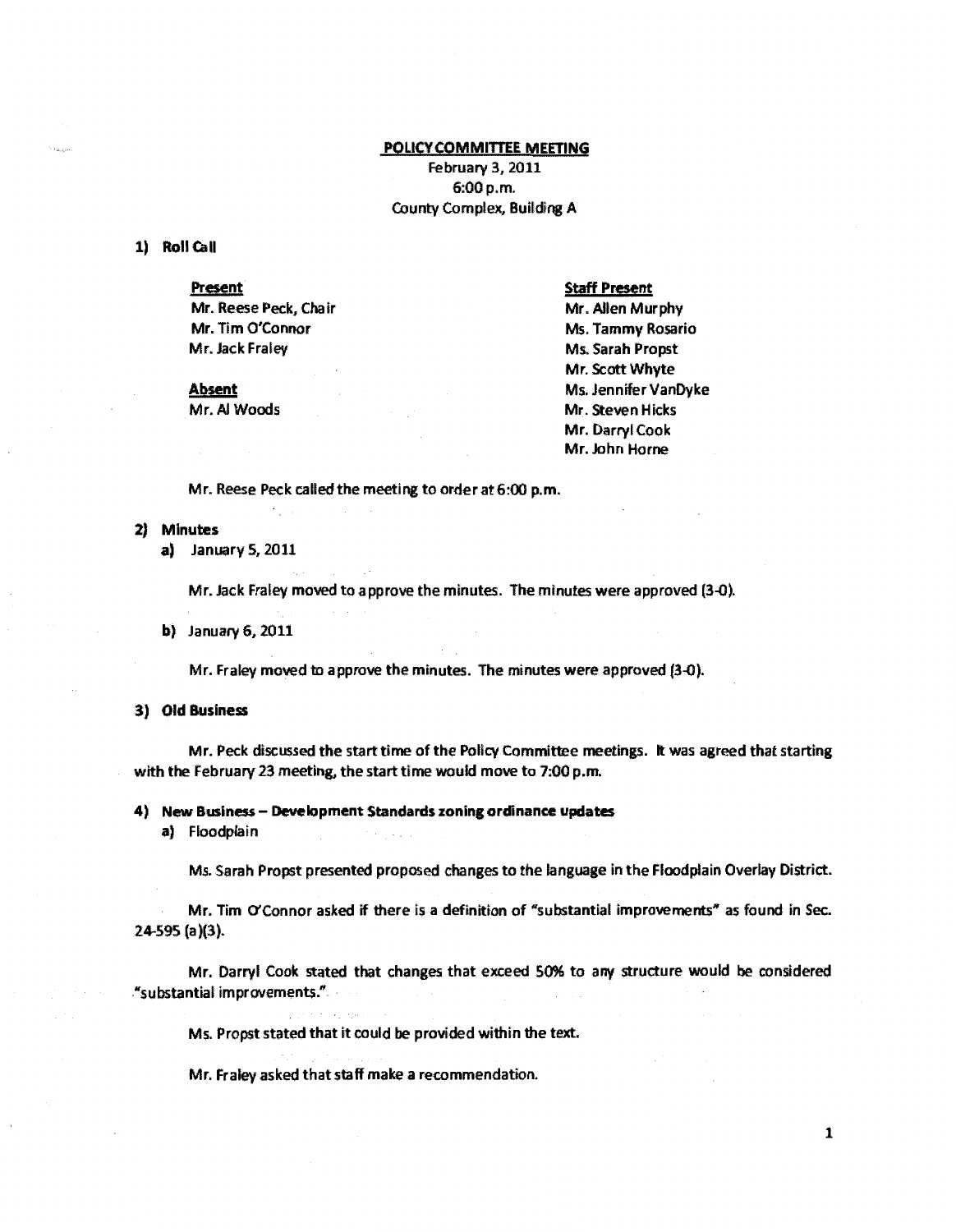Mr. Allen Murphy stated that staff will make a recommendation during Stage Two.

Mr. Fraley stated that in his research he had found that federal regulations encourage localities to enact more stringent regulations than what the federal government requires. Mr. Fraley asked if James City County (JCQ had achieved this measure.

Mr. Cook stated that the proposed changes to Sec. 24-595 (a)(l) would exceed the National Flood Insurance Program {NFIP) requirements. JCC also participates in the community rating system which recognizes those communities that exceed federal standards. Currently JCC has achieved a class eight status, which is several steps above the minimum.

Mr. Fraley asked what the highest step on this rating ladder is, and what could JCC do to achieve a higher rating.

Mr. Cook stated the highest rating is class one. JCC is high above the average with its class eight rating; there are only 12 other localities within the state that have a class eight rating or above.

Mr. Fraley made a recommendation for additional language to be included in Sec. 24-595: "New construction and substantial improvements shall be constructed with materials resistant to flood damage as well as construction methods and practices that minimize flood damage."

Mr. John Horne stated that staff can consider the language.

Mr. Fraley asked, if a restriction can be placed on building in the floodplain.

Mr. Cook stated that JCC did not adopt a floodplain ordinance until February 1991. There are many parcels that are undeveloped within the floodplain.

Mr. Fraley asked if one can state "'No future development in the floodplain."

Mr. Horne stated the word "build" could have two different meanings. One meaning would relate to building a structure below the floodplain elevation; this is already addressed in the ordinance. The other pertains to platting new lots in the floodplain. There can be parts of lots that are in the floodplain and other portions out of it.

Mr. Fraley stated he remembers the troubles JCC went through when Peleg's Point was developed. Parcels were flooded with water, leaving property owners unsatisfied with the condition of their property after purchase.

Mr. Horne stated that Sec. 24-596 speaks to platting new lots within the floodplain, creating new standards for new lots. The current ordinance requires that portions of the property in the floodplain be identified by showing elevations. It also talks about the two types of floodplains within JCC, tidal and non-tidal.

Mr. Cook referred to Sec. 24-596 where the two new changes not included in the Planning Division memo are highlighted for discussion. One is to remove the phrase: "any floodplain district having a 100-year elevation greater than 7.5 feet." The other is changing the elevation of those building sites from one foot to two feet above the 100-year flood elevation. JCC has two different types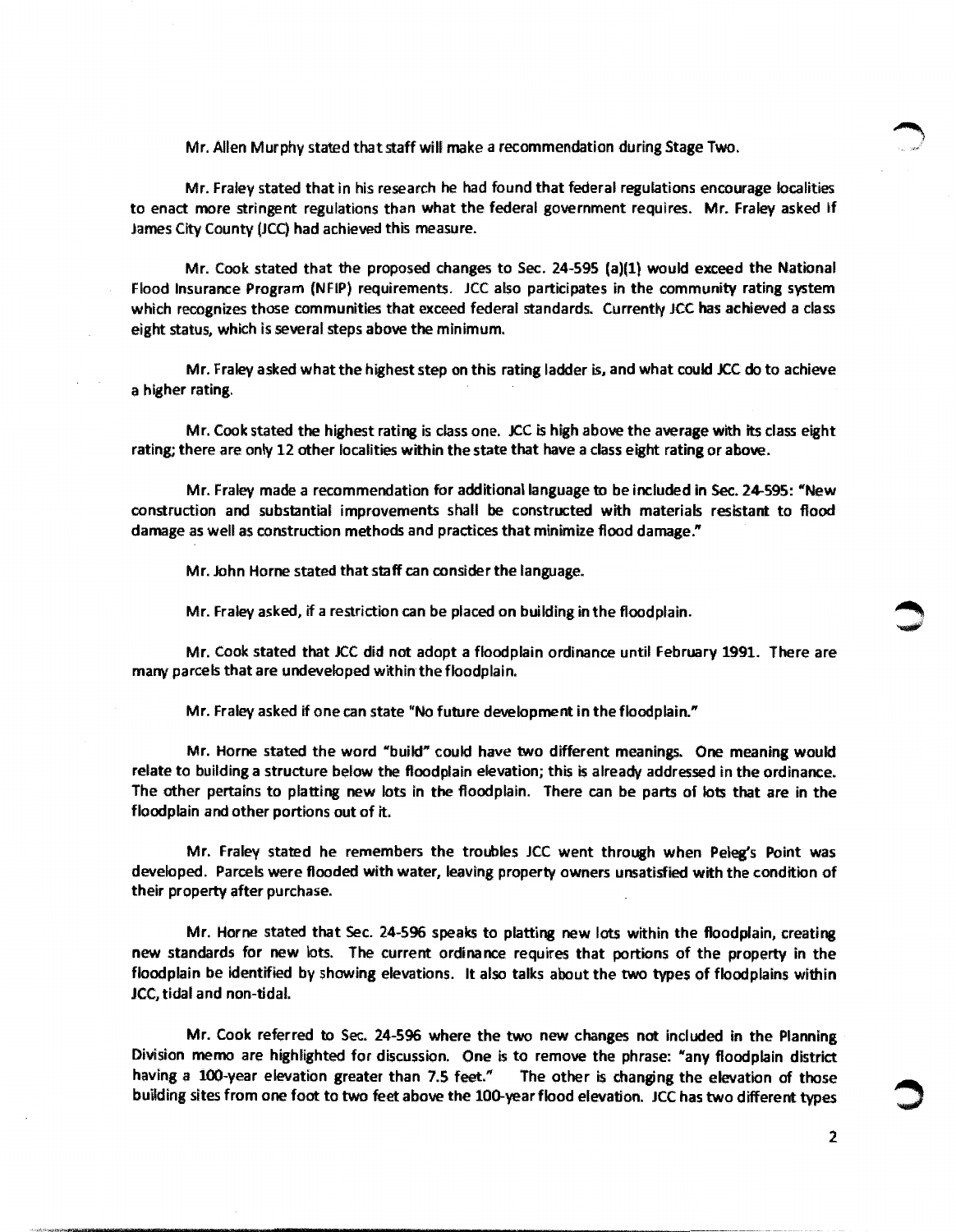of flooding: riverine and tidal. The ordinance currently requires for platting, that a lot must have a natural unfilled building site at least one foot above the 100-year flood elevation. The two new studies listed in Sec. 24-590 indicate that flooding has increased in the study areas, above what is shown on the official FEMA floodplain maps. Based on the increased elevation of flooding, Mr. Cook recommends increasing the natural unfilled building site elevation requirement.

Mr. Fraley asked how many parcels would be affected by this change.

Mr. Cook stated that most floodplain areas are already protected by a Resource Protection Area (RPA) under the Chesapeake Bay Preservation Ordinance. There are some low-lying areas along the James River that are not associated with perennial streams. Those areas that could potentially be affected by the change would be around the south east side of Neck-Q-land Road near Gatehouse farms, Peleg's Point, Page Landing, and the Gilley Property. Another property further up the James River that could be affected would be Gospel Spreading Farm. Areas off the Chickahominy River in Chickahominy Haven could be affected. There is property off of Menzels Road and Arlington Island Road that could be potentially affected.

Mr. Fraley asked what the practicable effect would be.

 $\sim 10$ 

Mr. Cook stated any property that does not have a viable building site at least two feet above the 100 year flood elevation or 9.5 feet elevation, would not be platted with new lots.

Mr. Fraley asked how many buildable lots would this measure eliminated.

Mr. Cook stated that the property behind Gatehouse farms, as an example, could potentially be affected but that he did not have an exact number for lots or acres.

Mr. Horne stated that with this regulation change there may be some big parcels that could not otherwise be subdivided to the fullest extent.

Mr. Murphy stated that the property behind Gatehouse Farms is not developable based on current standards.

Mr. Cook stated that there is a section of Peleg's Point that would be impacted by this proposed change.

Mr. Fraley stated he would like to know the number of lots that would be impacted by this change. Mr. Fraley asked if there is a way to make this policy change location specific.

Mr. Horne stated this would be challenging, though staff can consider it.

Mr. Steven Hicks stated it is important to note that change or no-change, the house will not be placed in the floodplain. The surrounding property may be in the floodplain. Mr. Hicks stated he recommends that the Policy Committee move forward with this policy change recommended by planning staff including raising the elevation of the lowest floor and utilities to two feet above the 100 year flood elevation.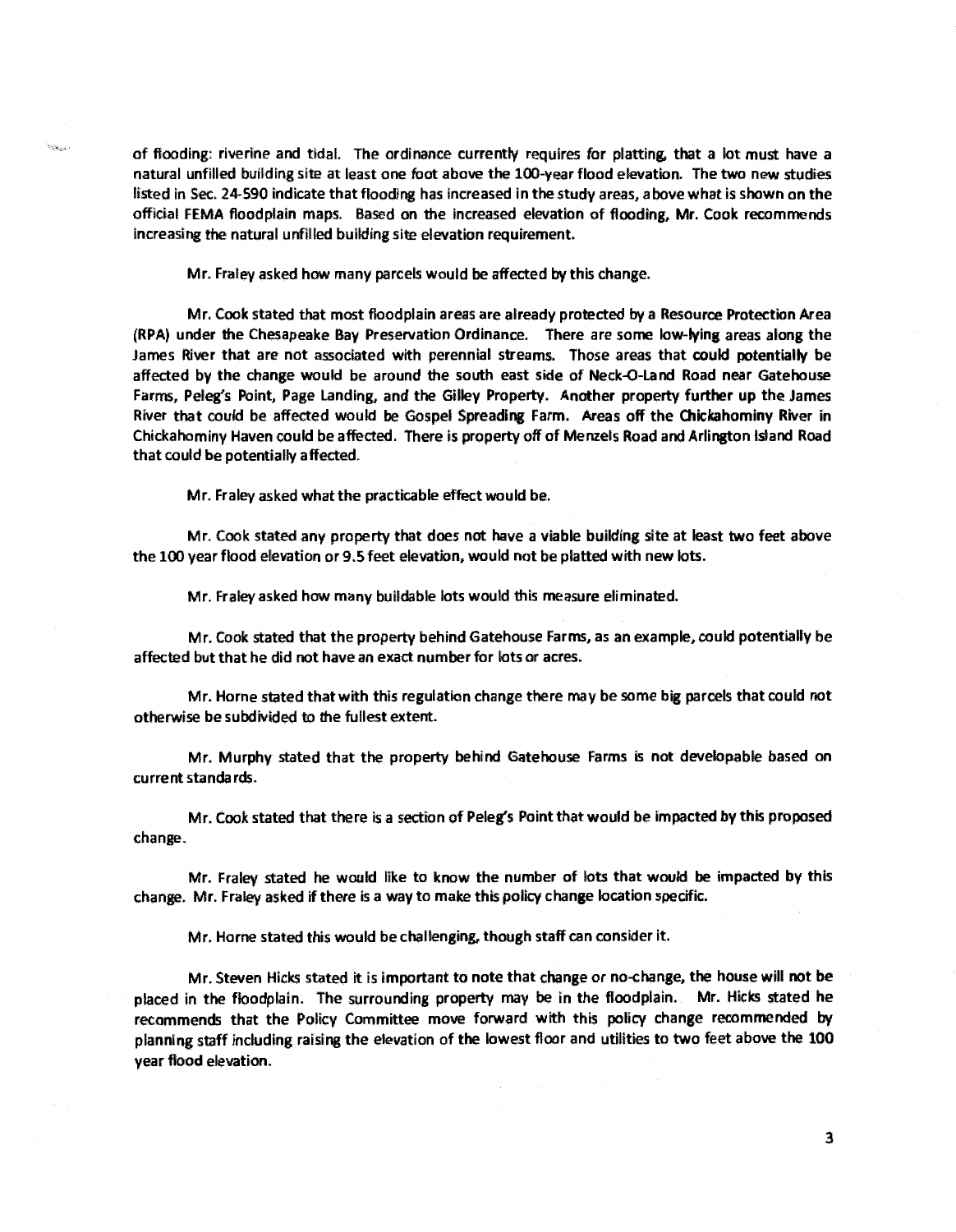Mr. Fraley asked that staff look into the additional language he suggested and determine how much property would be impacted by an increase in ground elevation.

Mr. Peck stated that it would be difficult to defend a location-specific change. It may seem arbitrary and capricious. Mr. Peck asked how JCC can implement the elevation changes noted in the recent studies.

Mr. Cook stated it would be strictly advisory, not regulatory.

Mr. Peck asked what would be the next step in the process to have the elevation changes reflected on the floodplain map.

Mr. Horne stated that staff would have to work through Federal Emergency Management Agency (FEMA) to change the official floodplain based on the more accurate, new information. This is a lengthy and complex process.

Mr. Peck stated that the land owners would have access to public hearings during that process.

Mr. Fraley asked if the new class eight rating gave property owners a reduction in their flooding insurance rates.

Mr. Cook stated yes; there is a ten percent discount associated with this rating. This serves as an incentive.

Mr. Peck asked how many property owners are in this program.

Mr. Cook stated that there are 890 houses in the program.

Mr. Peck asked how much the discount amounts to.

Mr. Cook stated it is about \$40,000 annually.

Mr. Fraley can remember when frustrated home owners from Peleg's Point were seeking assistance from the County government.

Mr. Peck asked what damages were seen.

Mr. Fraley stated that at one time there were plans to correct some of the problems with Peleg's Point, though it has never come to pass.

Mr. Horne stated that this would be done under the existing bonds that 1 assume are in affect for those sections.

Mr. Hicks asked if staff is aware of any structural damage to the homes in Peleg's Point.

Mr. Fraley stated that he remembers there being damage to garages and decks, not homes. The property owners were very upset.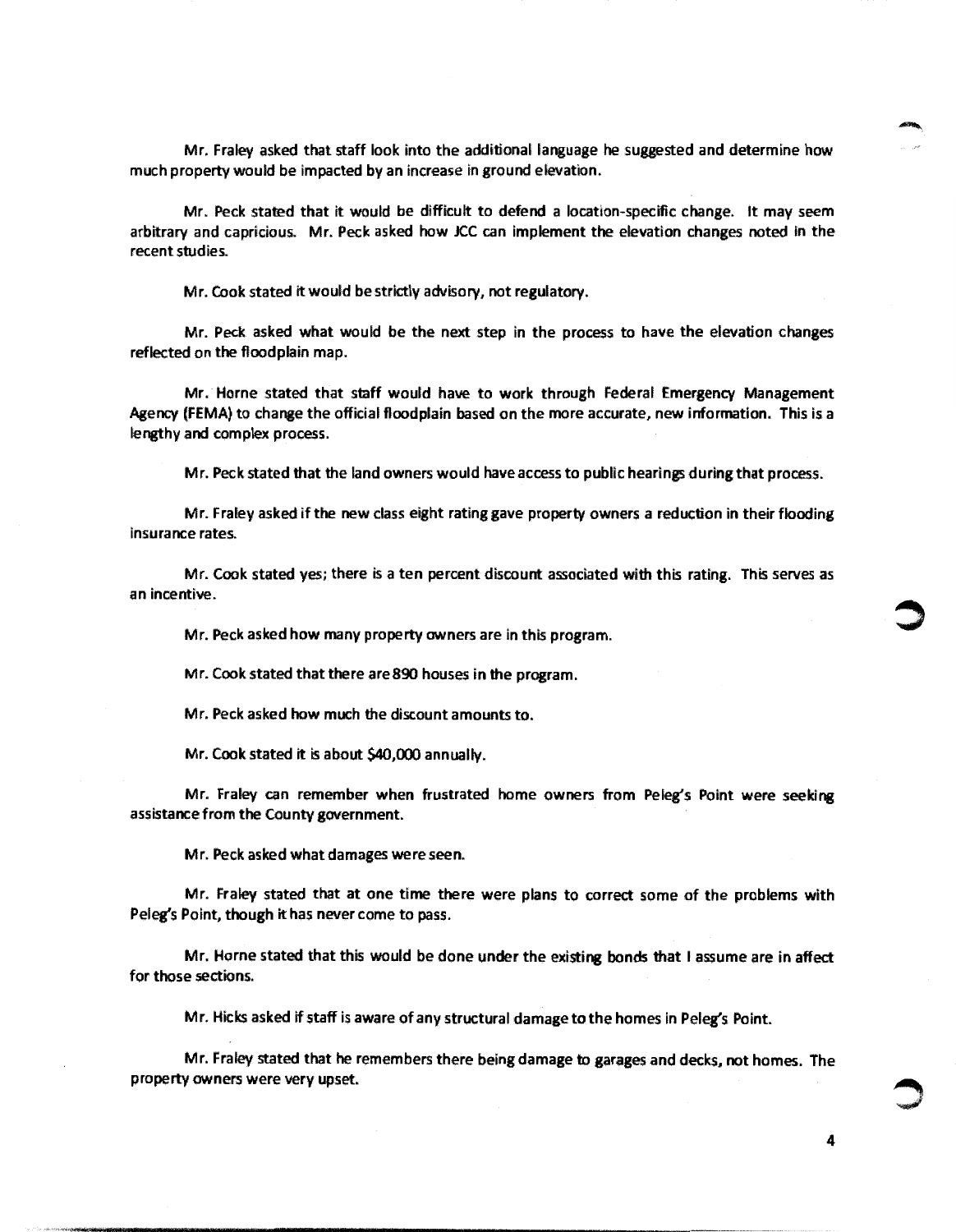b) Preserving Vegetation During Development

.<br>Series

Mr. Scott Whyte reviewed the staff recommendations concerning landscaping and preserving vegetation during development. The recommendation includes adopting a Specimen Tree Provision, an ordinance option rather than policy. It would then appty to all cases not exclusively to legislative cases.

Mr. Fraley stated he agrees with this.

Ms. Tammy Rosario stated that it should be considered as an incentive.

Mr. Fraley stated his perception is that JCC citizens want more regulation than the sum of recommended changes seen here. At minimum, all related policies should be brought together under one umbrella. It is discouraging to see the Chesapeake Bay Preservation Ordinance cited here; it does not offer enforceable language. Mr. Fraley found several localities in Virginia that offer a tree ordinance; this would be a preferred method. There should be a tree inventory requirement and we should define what it would encompass.

Mr. Whyte stated JCC does have a tree preservation plan requirement, which accomplishes much of the same.

Mr. Fraley stated there should be a tree inventory. The buffer needs to be inventoried in terms of the forested areas. A chart would be provided, identifying and defining the trees. There should be a matrix that provides species of trees, roots severance (tolerant, sensitive, intermediate), soil compaction (whether certain trees are tolerant), mature size growth and the hazard potential rating. We should prohibit clear-cutting in JCC. A general definition of clear-cutting would be the removal of a significant amount of trees and vegetation from an area such that it has a negative effect to the overall character, ecosystem, and/or the water quality of the parcel. Settler's Market should never happen again.

Mr. Fraley cited the Code of Virginia that speaks on preservation of trees. Mr. Fraley suggested the following language: "An Ordinance to safeguard trees on private and public property, providing protection to an important asset to the natural ecosystem, character, and quality of life in JCC for both present and future generations."

Mr. Fraley stated that the Board of Supervisors (BOS) would need to support this effort to make it happen.

Mr. Hicks asked if the presented materials are in the ballpark. Staff will need to move forward. Mr. Hicks asked Mr. Fraley if he is suggesting that staff look to get a response from the BOS during their next work session.

Mr. Whyte stated that currentty the policies governing this are in the Chesapeake Bay Preservation Ordinance and the landscape Ordinance. The clearing plans are required under the Chesapeake Bay Preservation Ordinance. These are the most effective tools in preserving existing trees.

Mr. Murphy stated that there are buffer requirements as well. It sounds as though Mr. Fraley would like a generalized inventory within the buffer areas, not tree by tree.

Mr. Fraley agreed.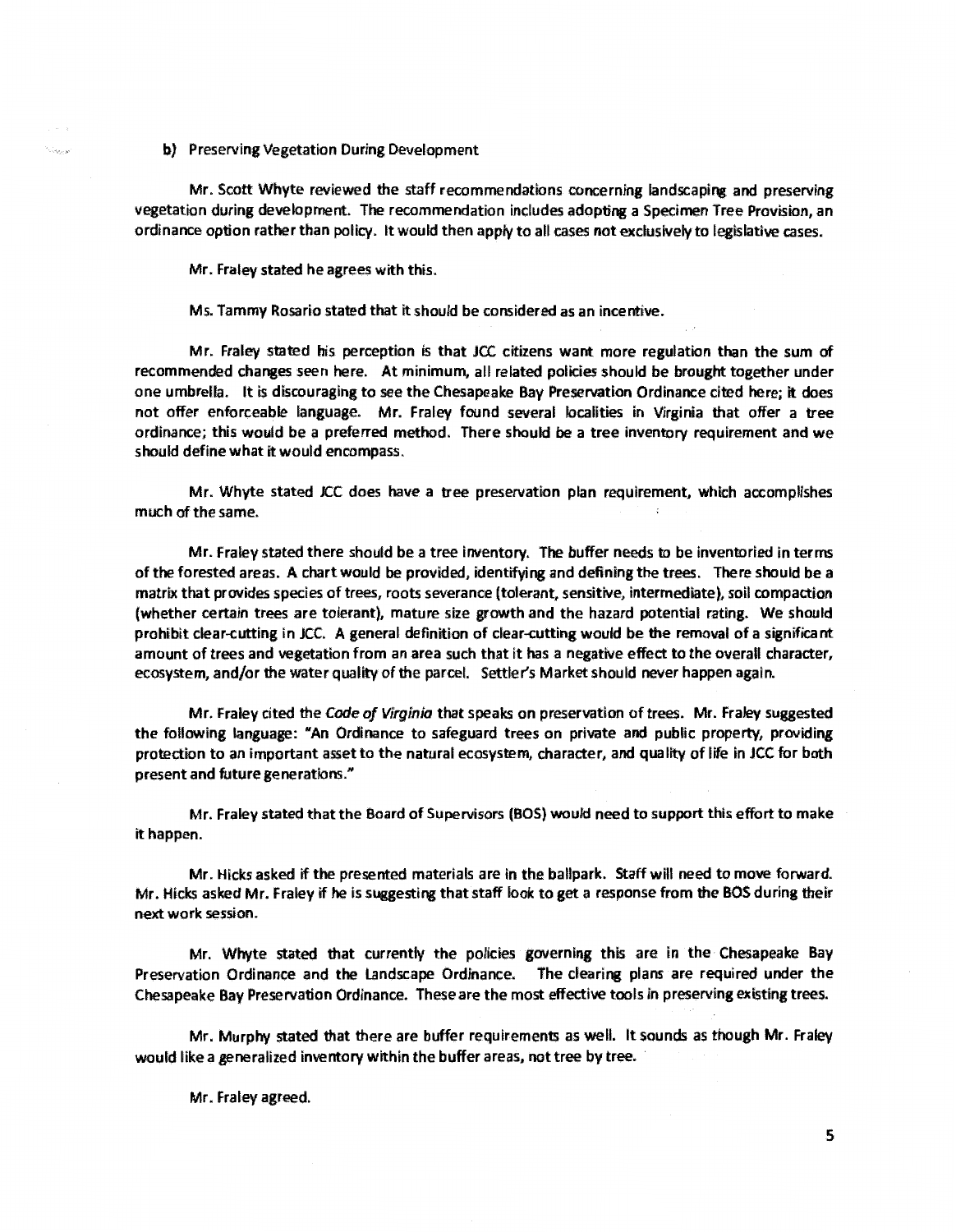Mr. Murphy stated that the larger concern is to prevent another Settler's Market. Settler's Market was an anomaly in the sense that there was one large site plan for the entire property. If they would have had the ability to develop it all as planned there would not have been one *tree* left. The economy was responsible for slowing down the development of this site.

Chris Basic of Greensprings landscape Architecture stated that the alternative to New Town's compact, urbanized development would be a sprawling development.

Mr. Peck stated that he agrees there needs to be more codification within the policy, making it more predictable. Mr. Peck stated that he would prefer a tree ordinance to pull this all together in one place. The citizens of JCC do appreciate the wooded lots, this is a priority. Mr. Peck asked why there is nothing here talking about residential areas.

Mr. Whyte stated that many other localities do regulate residential areas.

Ms. Rosario stated that JCC has not regulated that area in the past, and staff had not heard dissatisfaction with residential areas during the public input meetings. In the public input meetings the citizens had discussed improving our landscaping policies for commercial sites.

Mr. Murphy stated there is regulation in residential areas with required landscaped or wooded buffers along Community Character Corridors (CCC), perimeter buffers, and street trees.

Mr. Peck stated that other localities do require a tree inventory; it should be considered further. ~

Mr. Murphy stated overall JCC does have a fair amount of regulation requiring landscape elements.

Mr. Whyte provided an illustration depicting tree preservation requirements for a commercial site. Comparatively JCC requires three-times more tree preservation than the tree canopy ordinance governing Fairfax County, Virginia.

Ms. Sarah Kadec, 3504 Hunters Ridge, stated early on in the ordinance update process the James City County Concern Citizen's group (J4C's) submitted a paper with their own suggestions.

Mr. Whyte stated that staff had reviewed this item.

Ms. Kadec stated that the J4C's paper provided examples of several localities (specifically Virginia Beach) that have a tree canopy ordinance.

Ms. Rosario stated that it is hard to compare the regulations governing those localities that are more urban to JCC.

Mr. Whyte stated that the new legislation enabling localities to further regulate tree canopy benefits urban communities more than others.

Mr. Murphy stated staff will further consider drafting a tree ordinance, one that addresses clear-<br> **م** المستقبل الثانية بن المستقبل المستقبل المستقبل المستقبل المستقبل المستقبل المستقبل المستقبل المستقبل المستقبل ال<br>المست

6

..,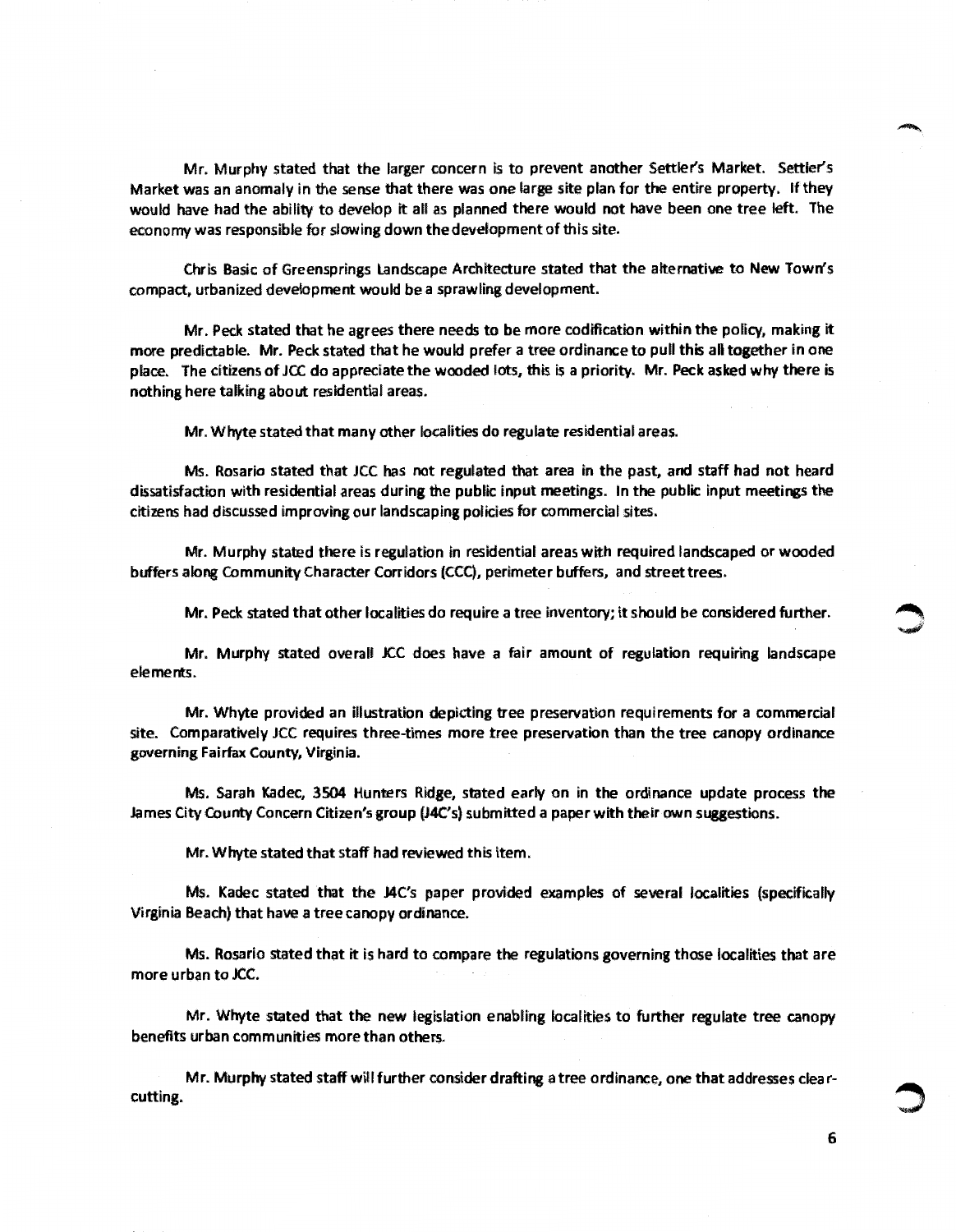Mr. Fraley stated that this would help with predictability for applicants.

Mr. Whyte stated that another proposed change includes staff assisting applicants by providing a site visit during the conceptual stage of development review.

Mr. Fraley stated this sounds promising, though he would like to add to it documenting an inventory during the conceptual review stage.

Mr. Peck asked if there were different regulations in place during the time frame when Monticello Marketplace was reviewed compared to NewTown.

Mr. Murphy stated that there were no proffers offered for Monticello Marketplace. This was an older rezoning dating back to the 1980's.

Ms. Rosario stated that the planner working on this project spent a lot of time on it beyond basic site plan requirements. Also, the planner found an applicant that was very responsive to the suggestions of staff.

Mr. Murphy stated that the applicant, Mr. Jim Gressick, was very helpful.

Mr. Basic stated that the landscaping has also matured over time.

Mr. Jack Fowler, 109 Wilderness Lane stated that he is upset to see entire parcels clear-cut for timbering purposes. A buffer should be required to prevent clear-cutting all the way to the road.

Ms. Rosario stated that there is a portion of the ordinance update process that addresses timbering. This topic will be discussed at the next meeting.

Mr. Fraley stated that the proposed text, "existing specimen and mature trees receive extra tree credits to encourage developers to preserve trees" may need to be strengthened.

Mr. Whyte stated that this will help encourage developers to preserve existing trees rather than clear-cut and replant.

Mr. Murphy stated that this may preserve trees with more value.

Mr. Whyte stated that many replantings also perish before they become specimen trees.

Mr. Fraley stated he has noticed that many plantings in new commercial developments do not fare well. Mr. Fraley asked why commercial centers are not granted access to water for irrigation systems.

Mr. Whyte stated that it is a myth that you need an irrigation system to have planted trees and shrubs survive. Often the plants are perishing because they are over watered, or they have been planted using improper planting techniques. Some plants are do not fare well because they are not placed in an ideal location.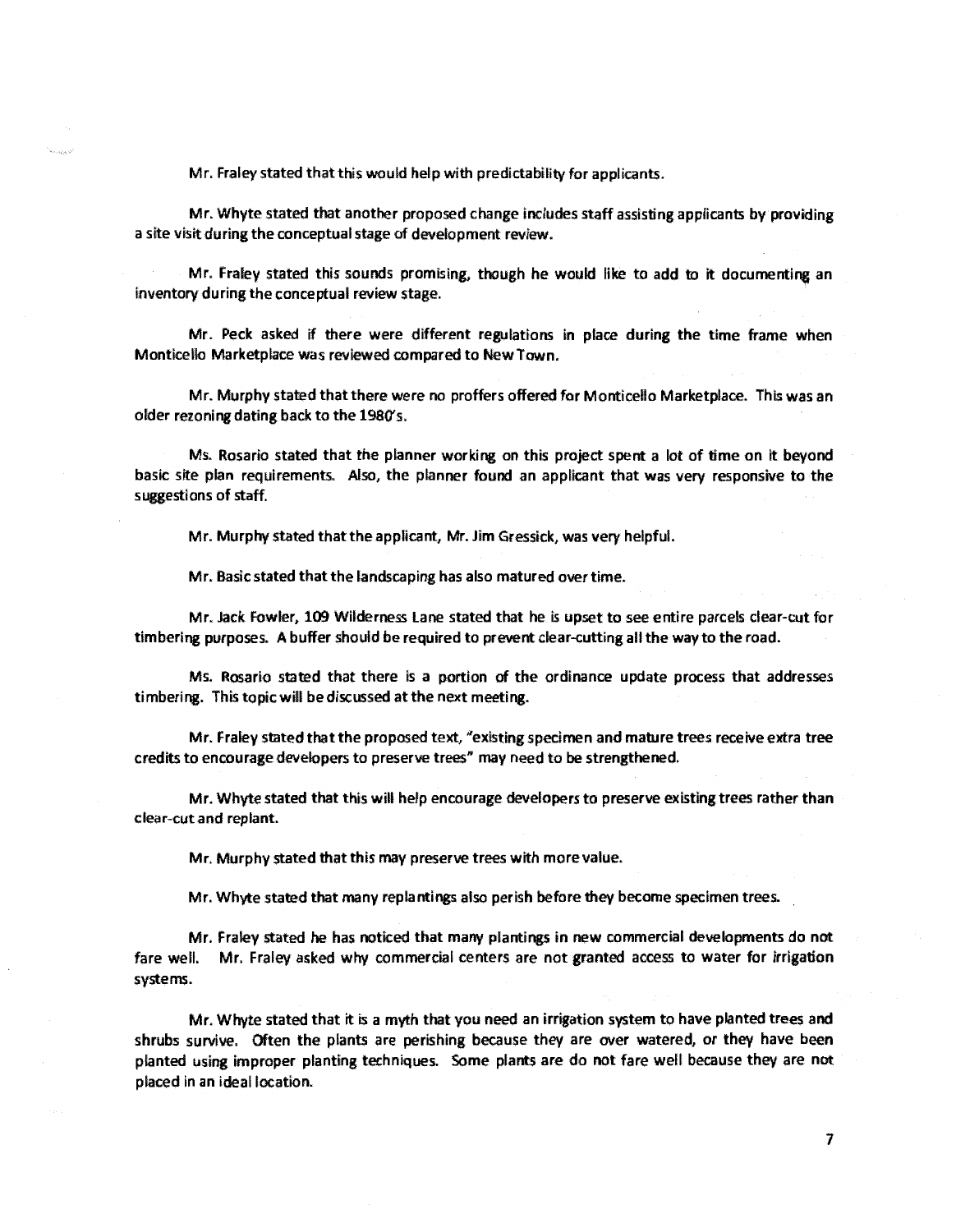Mr. Basic stated that the plant does require more water for the first two years after planting.

Mr. Whyte stated that JCC discourages the instillation of irrigation systems. It is written in the ordinance that landscaping must be maintained, though enforcing is very difficult.

Mr. Fraley asked if commercial centers could be given access to public utilities to water plants.

t Mr. Murphy stated that the James City County Service Authority (JCSA) does permit access to public water to establish plants within a specified period of time. It may be for six months or more.

Mr. Peck stated that this is a water conservation issue as well.

Mr. Murphy stated that there are drought tolerant plants.

Mr. Peck stated that there are other water conservation techniques that could help alleviate this problem.

Mr. Tim O'Connor stated landscapers will guarantee the plants for a year or two. When the recreation center for Kingsmill was constructed efforts were taken to preserve certain trees on the site. During the construction phase the roots were disturbed and later the trees perished.

Mr. Whyte stated that this is not uncommon, and in the past it has been an embarrassment. There are methods that could improve the process.

Mr. Fraley stated that even ifthe tree does perish, it is worth the effort to try preserving it

Mr. Whyte stated that communication between staff and the applicant is most helpful. In his experience, Mr. Whyte has found that the applicant is willing to work with staff.

Mr. Peck stated that two elements he would like to see are the creation of one governing policy that would be an umbrella for all landscaping and tree preservation elements. Also, he would like to see new regulations for clear-cutting/phased development and residential tree canopy.

Ms. Rosario asked if there was further interest in requiring an inventory.

Mr. Fraley and Mr. Peck stated yes; they are interested in a tree inventory.

## c) CCC Buffer Treatment

Mr. Whyte discussed the proposed changes for buffer treatments, and provided a map illustrating where changes would take place.

Mr. Fraley asked that staff explain what "treatments" are in the section Explanation for Proposed Treatments and Designations on Map. Mr. Fraley noted there is a study for Toano and another for Five Forks. Mr. Fraley asked would those studies affect these considerations in any way.

Mr. Whyte stated yes.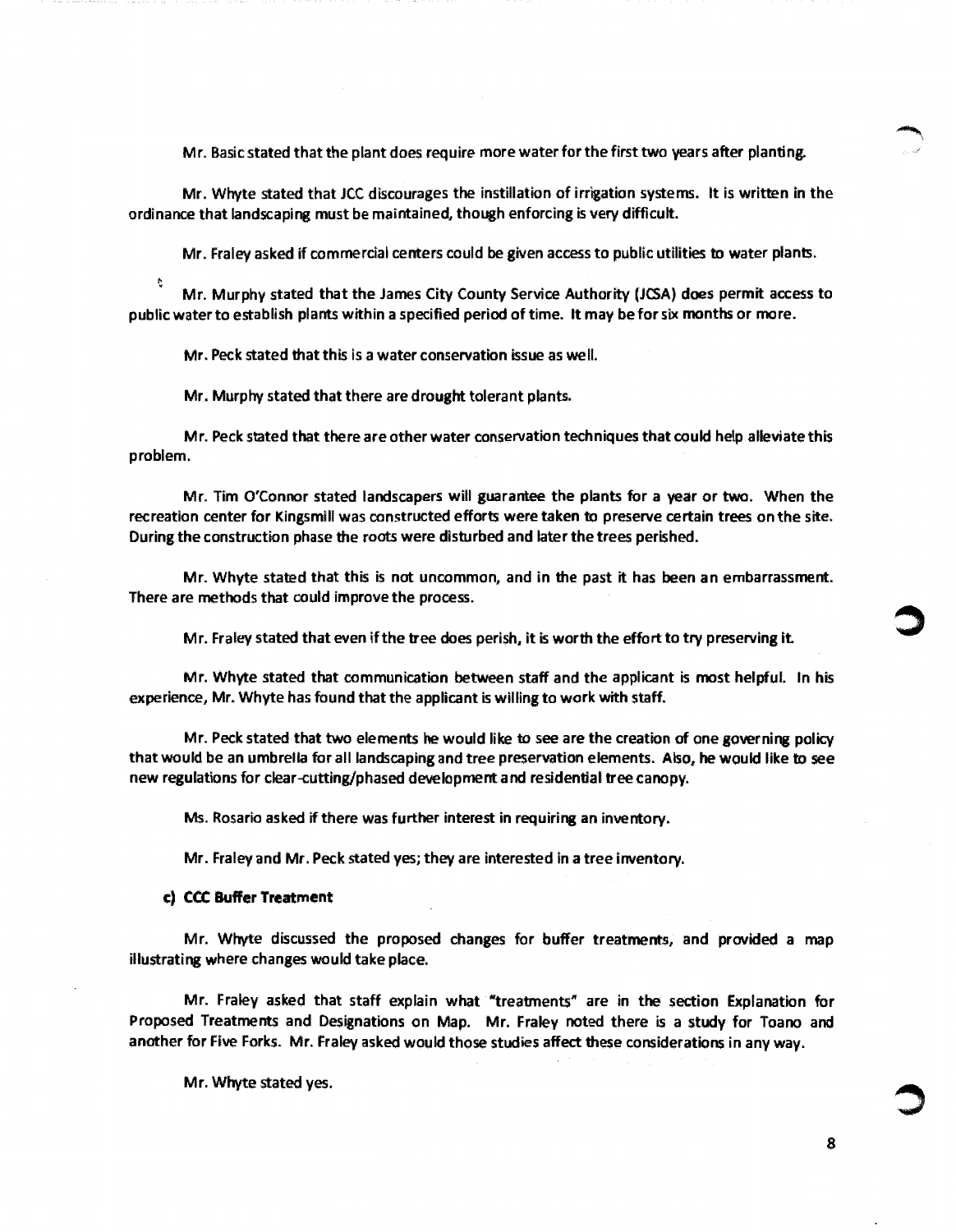Mr. Fraley questioned how Toano and Norge are considered urban/suburban.

Ms. Rosario stated that the term urban/suburban would also include village. The older historic buildings establish the streetscape in those areas rather than a wooded buffer.

Mr. Hicks made one suggestion to the map, to designate the intersection of Centerville Road and Route 60 as an urban/suburban CCC. This section would encompass Thomas Nelson and Premium Outlets.

Mr. Fraley stated he liked the proposed map.

Mr. O'Connor asked if it would be easier to provide codified information rather than the suggested illustration.

Mr. Whyte stated that the illustration will serve as a visual representation to augment the other requirements spelled out in the text.

d) Parking Lot Landscaping

**MARINE** 

Mr. Whyte discussed the proposed changes for parking lot landscaping requirements. This area has been very problematic for a number of reasons, one reason being that it is an inhospitable location for plants. One portion of the text was conflicting with another in regards to parking lot design. The original intent was to promote a staggered design with parking islands but, this is difficult for designers to achieve. It is far easier to line-up the islands. Traditionally staff had been accepting of trees being about 90' - 100' apart along with the islands. Staff's proposed changes would coordinate these elements with islands and trees.

Ms. Rosario stated that this was the first part of the recommendation. There are other parts of the recommendation that speak to distribution and excavation.

Mr. Whyte stated that part of the proposal includes changing the distribution of the recommended one tree and two shrubs for every five parking spaces. Often a significant portion of the required landscaping for parking lots was placed in strips near the perimeter of the parking lot; the changed text would require the plants be located and evenly distributed within the perimeter of the parking lot. lastly, staff is suggesting changes in policy regarding excavation. Often developers are not putting quality top soil within the islands, making it difficult for any plant to thrive.

Mr. Peck stated that plantings being evenly distributed are advisable, though should not appear to be repetitious. Having variation would be ideal.

Mr. Whyte stated variety can be seen in the different species of plants. This is intended to be a minimum for parking lot requirements; if the applicant wants to stack shrubs along the drive isles they can exceed the requirement.

Ms. Ann Hewitt, 147 Raleigh, asked if certain species of plants can be required.

Mr. Whyte stated that native plants are suggested. There also is a requirement for a mixture of plants: 35% deciduous shade trees, 15% ornamental trees and 35% evergreen trees. Staff has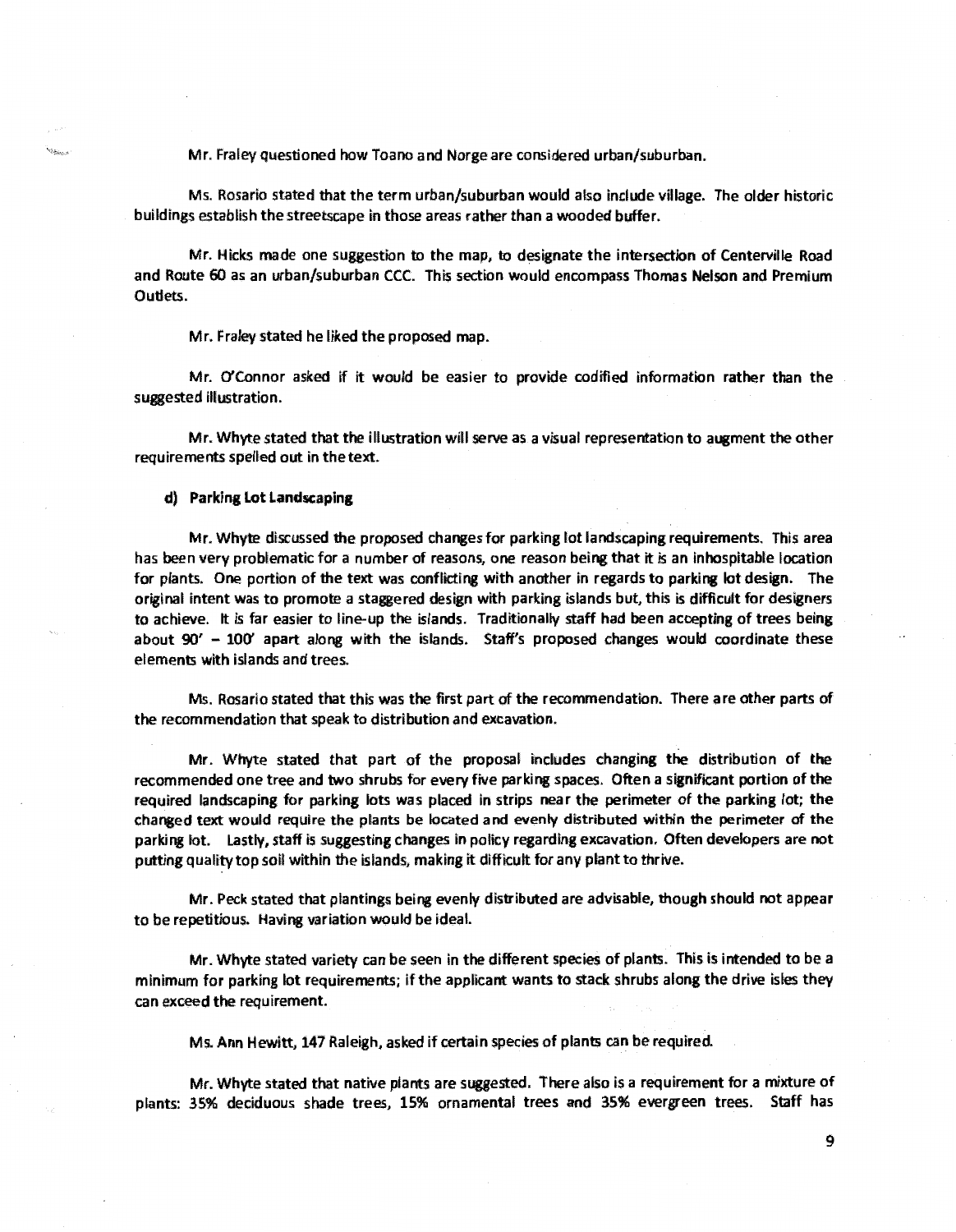recommended a change to these percentages for 25% evergreens rather than 35%. Staff also recommends limiting evergreens to large parking lots.

Mr. Fraley asked why we do not require native plants.

Mr. Whyte stated that the market could not support it. Designers would be left with too few options.

Mr. Basic stated that requiring native plants would eliminate a landscaper's creative license. A plant being non-native does not mean that it is either invasive or inappropriate for this area.

Mr. Fraley stated that it would bring greater predictability to have all these elements spelled out.

Mr. O'Connor stated that the current percentage requirements are enough.

Mr. Whyte stated that in the Community Appearance Guide native plants and drought-resistant plants are recommended. Mr. Whyte asked if Mr. Basic has more feedback on the presented materials.

Mr. Basic stated that from a landscaper's perspective the proposal looks good.

Mr. Whyte noted that the proposal still exceeds the parking lot requirements of most other jurisdictions.

 $\gamma_{\rm L}$  is a contract of  $\gamma$ 

### **e)** Outdoor Operations and Storage

Mr. Whyte discussed the proposed changes for outdoor operations and storage requirements. Mr. Whyte asked if there were any comments or concerns to address.

There were no questions from the committee or any members of the audience.

## **f)** Streetscape Policy

Mr. Fraley asked if it was possible to delay Streetscape Policy until the next Policy Committee meeting.

Ms. Rosario stated that delaying would be fine.

Mr. Fraley did ask staff to consider reviewing sidewalk waivers administratively rather than with the the Development Review Committee (ORC).

Mr. Hicks stated staff will discuss this matter.

#### **S) Adjournment**

Mr. Peck moved to adjourn.